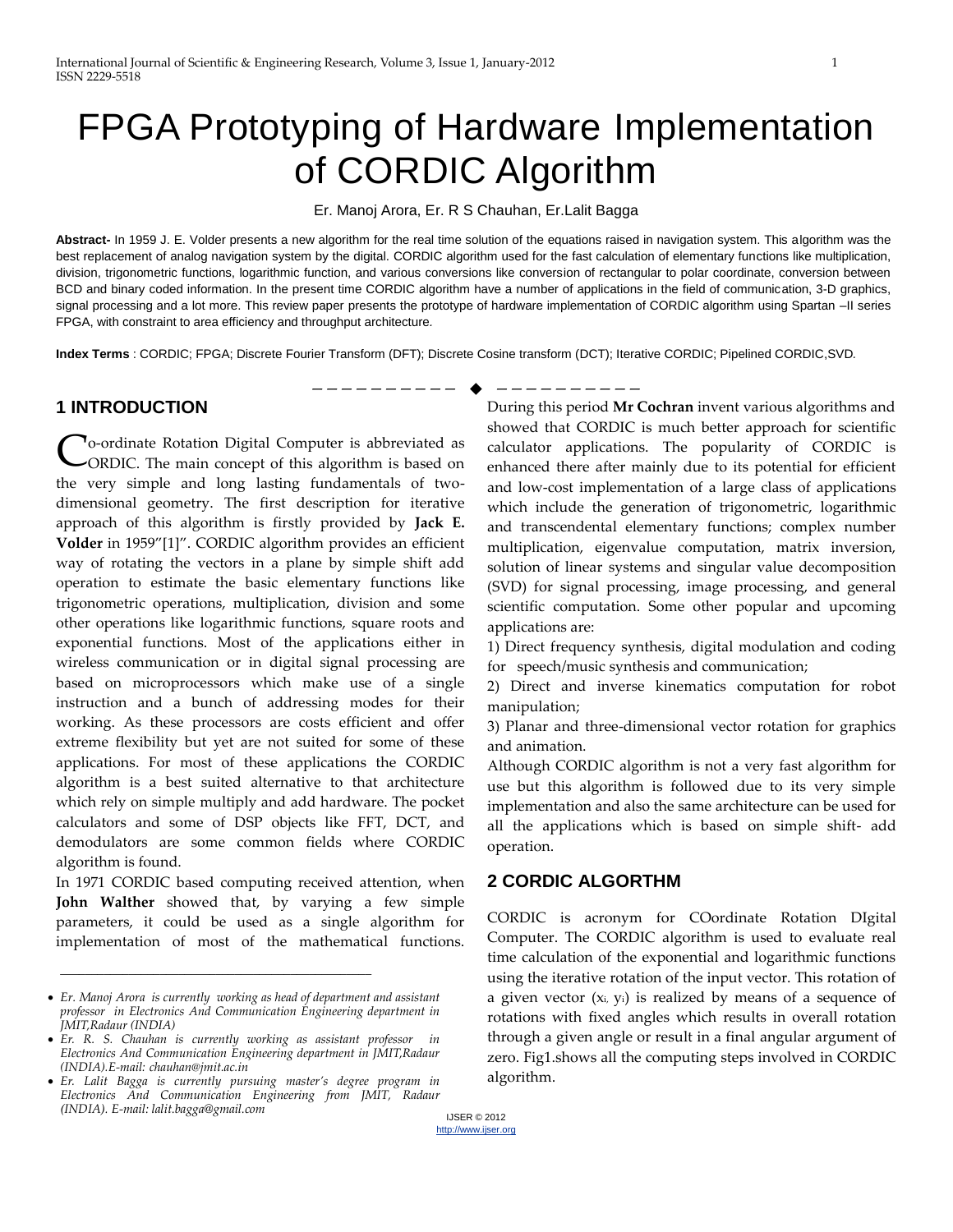In the fig.1 "[1]" the angle  $\alpha_i$  is the amount of rotation angle for each iteration and this rotational angle is defined by the following equation:-

$$
\alpha_1 = \tan^{-1} 2^{-1} \tag{1}
$$



Fig.1 CORDIC computing step

So this angular moment of vector can easily be achieved by the simple process of shifting and adding. Now if we consider the iterative equation as shown on the next page

 $x_{i+1} = x_i \cos \alpha_i - y_i \sin \alpha_i$  $y_{i+1} = x_i \sin \alpha_i + y_i \cos \alpha_i$  (2) from equation (1), we can write as

> $x_{i+1}$  = cos  $\alpha_i$  ( $x_i$  –  $y_i$  tan  $\alpha_i$ )  $y_{i+1} = \cos \alpha_i (x_i \tan \alpha_i + y_i)$

Now here we define scale factor  $k_n$  which is same as shown below:

 $K_i = \cos \alpha_i$  or  $1/\sqrt{(1+2^{-2i})}$ 

So for the above written two equation we can rewrite them as

$$
x_{i+1} = (1/\sqrt{(1+2^{-2i})}) R_i \cos(\alpha_i + \theta)
$$
  
\n
$$
y_{i+1} = (1/\sqrt{(1+2^{-2i})}) R_i \cos(\alpha_i - \theta)
$$
\n(3)

OR  $x_{i+1} = k_i (x_i - 2^{-i} y_i)$ yi+1= ki (yi + 2<sup>-i</sup> x<sup>i</sup> )

Now as shown in above equation the direction of rotation may be clock wise or anticlockwise means unpredictable for different iterations so for that ease we define a binary notation d<sup>i</sup> to identify the direction. It can equal either +1 or -1. So putting d<sup>i</sup> in above equation we get:

| $x_{i+1} = k_i (x_i - d_i 2^{-i} y_i)$ |  |
|----------------------------------------|--|
| $y_{i+1} = k_i (y_i + d_i 2^{-i} x_i)$ |  |

IJSER © 2012 http://www.ijser.org

(4)

As the value of di depends on the direction of rotation. If we move clockwise then the value of di is +1 otherwise -1.Now these iterations are basically combination of elementary functions like addition , subtraction , shifting and table look up operations and no multiplication and division functions are required in the CORDIC operation.

In CORDIC algorithm, a number of microrotations are combined in different ways to realize some different functions. This is achieved by properly controlling the direction of the successive microrotations. So on the basis of controlling these microrotations we can divide CORDIC in two parts and this control on successive microrotations can be achieved in the following two ways:

*Vectoring mode: - In this type of mode the y-component of the input vector is forced to zero. So this type of consideration yields computation of magnitude and phase of the input vector.*

*Rotation mode: - In the rotation mode θ-component is forced to zero. and this mode yields computation of a plane rotation of the input vector by a given input phase θ0 .*

#### **2.1 Vectoring mode**

As earlier written the in vectoring mode of CORDIC algorithm the magnitude and the phase of the input vector are calculated. The y-component is forced to zero that means the input vector( $x_0$ ,  $y_0$ ) is rotated towards the x-axis. So the CORDIC iteration in vectoring mode is controlled by the sign of y-component as well as x-component. Means in the vectoring mode the rotator rotates the input vector through any angle to align the result in the x-axis direction.

So in the vectoring mode the CORDIC equations are:

$$
x_{i+1} = k_i [x_i + d_i p_i 2^{i} y_i]
$$
  
\n
$$
y_{i+1} = k_i [y_i - d_i p_i 2^{i} x^i]
$$
  
\n
$$
\theta_{i+1} = \theta_i + d_i p_i \alpha_i
$$

where  $di = sign of x-component$ and pi = sign of y-component.

The product of ki's can be applied elsewhere in the system or treated as a system processing gain. The product approaches 0.6073 as the number of iterations tends to infinity. Therefore algorithm has a gain  $A_n$  of approximately 1.647. The exact gain depeds upon the number of iterations and follows the relation:

$$
A = \prod_i Ki
$$

which provide the following results:

$$
X_n = A\left(\sqrt{(x_0^2 + y_0^2)}\right)
$$
  
\n
$$
Y_n = 0
$$
  
\n
$$
\theta_n = \theta_0 + \tan^{-1}(y_0/x_0)
$$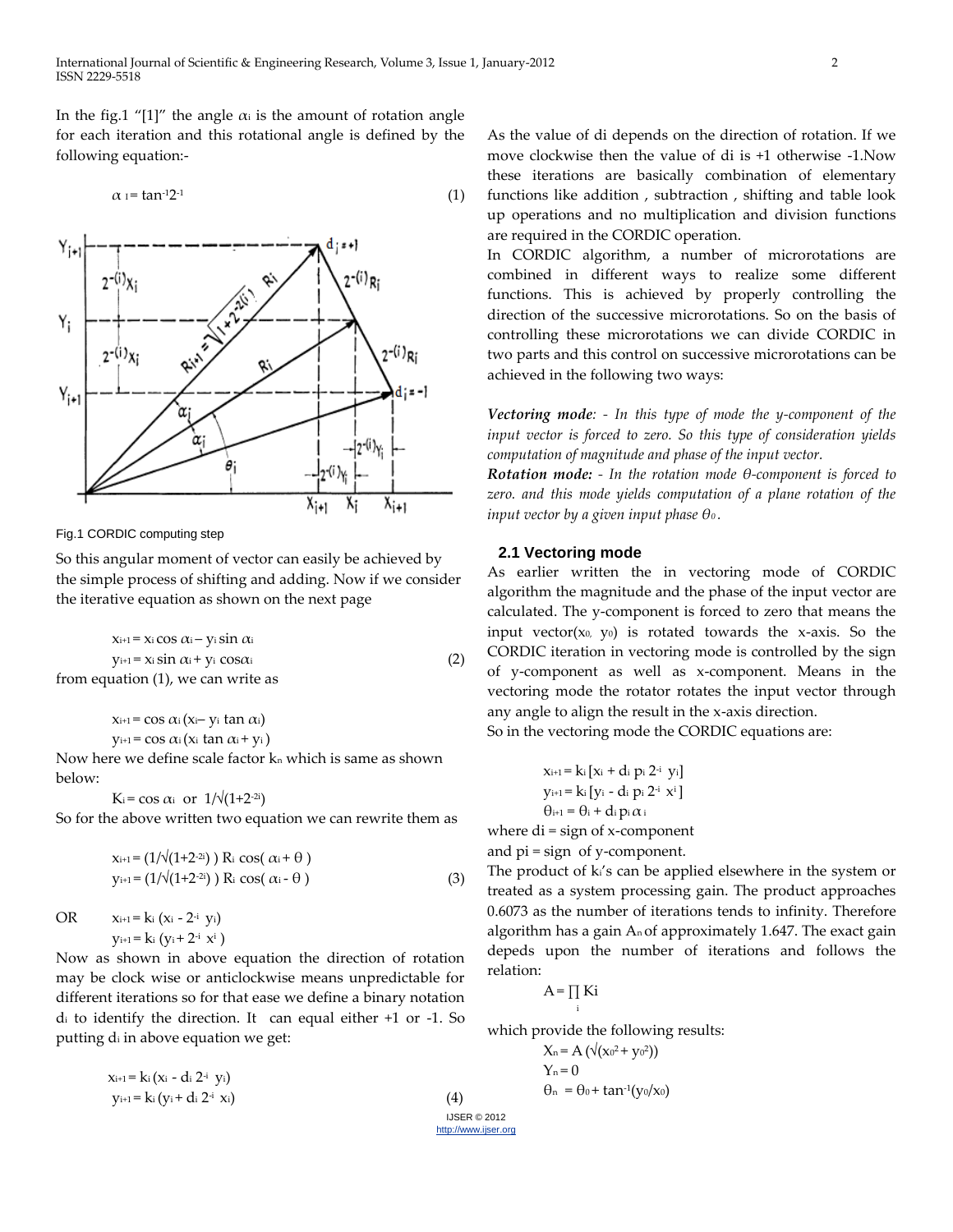### **2.2 Rotation mode**

In the rotation mode of CORDIC algorithm, with the help of rotation angle say  $\alpha_i$  we calculate the rotation of the input vector. As the eqation for this mode are :

> xi+1 = ki (xi - di 2<sup>-i</sup> yi)  $y_{i+1}$ = ki (yi + di 2<sup>-i</sup> xi) θi+1 = θ<sup>i</sup> - di α<sup>i</sup>

Hence rotations are initialized when the value of θcomponent is forced to zero. And after that following rotation based on coomponent di take place:

$$
d_i = sign(\theta) = +1, x < 0
$$
 (clockwise)  
-1, x \ge 0 (anticlockwise)

Usually, a pipeline of adder/subtracters with hardwired shifts is used for high speed CORDIC realizations. the computation time for this architecture is  $T_c = (N+1).f(N)$ , where  $f(N)$ describes the dependence of the propagation delay for addition/ subtraction on the wordlength N.similar. and these equations provide the follllowing result:

$$
X_n = A (x_0 \cos \theta_0 - y_0 \sin \theta_0)
$$
  
\n
$$
Y_n = A (y_0 \cos \theta_0 + x_0 \sin \theta_0)
$$
  
\n
$$
\theta_n = \theta_0 + \tan^{-1}(y_0/x_0)
$$
  
\n
$$
A_n = \prod_i (\sqrt{(1+2^{-2i})})
$$

The CORDIC rotation and vectoring algorithms are limited to rotation angle in between ∏/2 to -∏/2. This limitation is due to the use of  $2<sup>0</sup>$  for the tangent in the first iteration. For composite rotation angles larger than ∏/2, an additional rotation is required. Volder describe the initial rotation of ±∏/2. And the new rotation is as written below:

$$
X' = -d \cdot x
$$
  
\n
$$
Y' = d \cdot y
$$
  
\n
$$
\theta' = \theta
$$
 (if d=1 or z - $\pi$  if d = -1 )

The CORDIC rotator is basically used to evaluate several trigonometric functions directly or indirectly, arctangent, vector magnitude and transformation between rectangular and polar coordinate.

#### **2.3 CORDIC Arithmetic Unit**

Fig.2 "[3]" give a simple idea about the CORDIC algorithm. Only shifters, registers and adder / subtractor are used for the calculations. Adder/ subtractor are used for the binary addition and subtraction. Shift registers perform the single bit shifting according to the algorithm. And LUTs (look up tables) are used to set the value of the constants according to the demand of angle setting for the algorithm.

Different hardware is used for computation of sine and cosine using CORDIC. Here iterative rotations of a point around the origin on the x-y plane are considered. In each rotation, the coordinates of the rotated point and the remaining angle to be rotated are calculated. Since each rotation is a rotation extension the number of rotations for each angle should be a constant independent of operands. So the gain factor K becomes a constant. Hardware implementation for CORDIC arithmetic requires three registers for x, y and z, two shifter to supply the terms  $2^{\frac{1}{2}}x$  and  $2^{\frac{1}{2}}y$  to the adder/subs tractor units and a look up table to store the values of  $\alpha$ =tan-12-i. The di factor (-1 and 1) selects the shift operand or its complement. The initial inputs to the architectures are  $X_0=1$ ,  $Y_0=0$ . The structure requires a pre-processing unit to converge the input angles to the desired range and a post processing unit to fix the sign of outputs depending on the initial angle quadrants. The pre-processing unit takes in angles of any range and converges it to the interval [- $\pi/2$ ,  $\pi/2$ ]. It keeps record of the quadrant of the input angle which may be used in the postprocessing unit to fix the sign of outputs. These two blocks are inevitable for any application as the input range cannot be predicted always



Fig.2 Basic Arithmetic Unit for CORDIC Algorithm

# **3 CORDIC ARCHITECTURES**

Following are the three main architectures used for CORDIC algorithm:-

#### **3.1 Iterative Architecture**

The CORDIC algorithm requires approximately one shift add/ sub operation for each bit of accuracy. A CORDIC core implemented with sequential architectural configuration, implements these shift-add/sub operations serially, using a single shift-add/sub stage and feeding back the output. An iterative CORDIC core with N bit width has a minimum

IJSER © 2012 http://www.ijser.org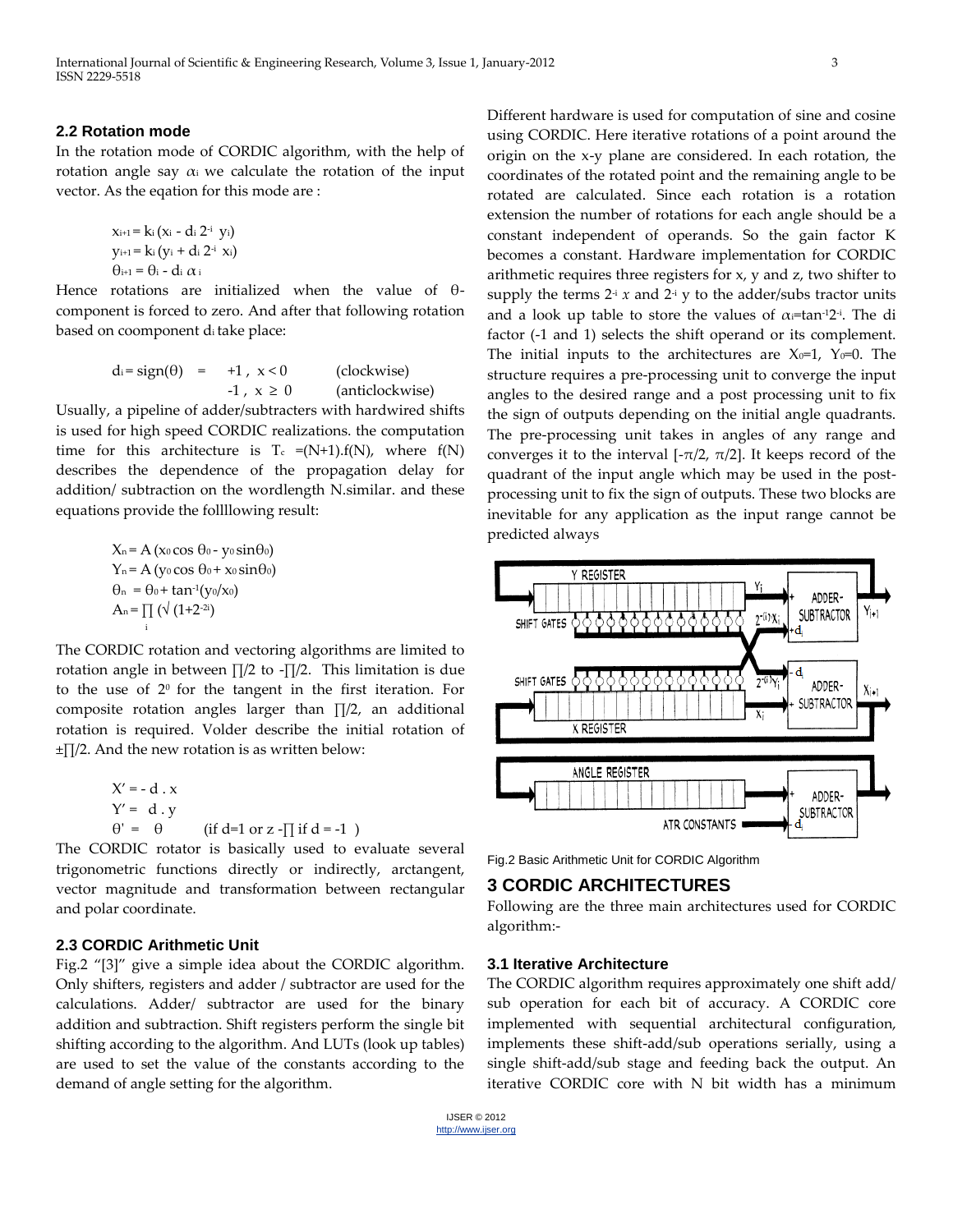International Journal of Scientific & Engineering Research, Volume 3, Issue 1, January-2012 4 ISSN 2229-5518

latency of N cycles. It takes at least N cycles to produce new output. The implementation size is directly proportional to the internal precision. This architecture finds major application in pocket calculators, since even a delay of thousands of clock cycles constitute a small fraction of a second for a human user. To obtain sine and cosine values of a given angle z0, iterative structure takes the value of *(*x0,y0*)* as (1,0) in the first clock cycle. From the next clock cycle onwards it takes the feedback values and the operation continues till the required output is obtained. The control signal for the input registers is provided by a state-machine designed for the purpose. To get an N bit precise output, the structure requires iterating at least N times. Hence, it requires a minimum of N clock cycles for required output.



# Fig.3 Iterative CORDIC

## **3.2 Higher Radix CORDIC**

The generalized equation for a 4-Radix iterative CORDIC algorithm "[7]" can be written as:

```
xi+1 = xi - di 4
-i yi
y_{i+1}= y_i + d_i p_i 4^i x^i\theta_{i+1} = \theta_i - tan<sup>-1</sup> di 4<sup>-i</sup>
```
where di  $\in$  (-2,-1,0,1,2) and tan<sup>-1</sup>di<sup>4-i</sup> is elementary angle rotation which is to be performed for each rotation. 4-Radix algorithm reduces the number of iteration to half as compare to the conventional one but increases the hardware complexity. Also there is some problem related to the compensation of scaling factor which can be defined by:

$$
K_n = \prod_{i=0} Ki = (1/\sqrt{(1+di^2 4^{2i})})
$$

#### **3.3 Parallel or Cascaded Architecture**

This architecture uses multiple instances of Iterative CORDIC structure. A CORDIC core with parallel architectural configuration implements the shift-add/sub operations in parallel using an array of shift-add/sub stages. A parallel CORDIC core with N bit output has latency of one clock cycle. The implementation size of a parallel CORDIC core is directly proportional to the internal precision times the number of iterations. Instantiation of blocks must be done N times for an N bit precise output. Unlike in iterative CORDIC, all iterations are done parallelly and hence need not wait for N clock cycles. But, the latency of each block has an inevitable role in fixing the clock frequency. The frequency of operation for Parallel CORDIC core will be lesser than the frequency of operation of iterative CORDIC. But this is the case with a single iteration. While dealing with a chain of inputs, the parallel structure proves to be more efficient one since the throughput of parallel structure is much greater than that of iterative. The shifters used in this structure are constant shifters, which can be implemented in the wiring, so that the hardware can be reduced. So we can llist the following main disadvantages of parallel architecture:

1.) The amount of hardware required is large and the area required is maximum.

2.)Power consumption is highest among the three CORDIC architectures.



Fig.4 Cascaded Architecture

IJSER © 2012 http://www.ijser.org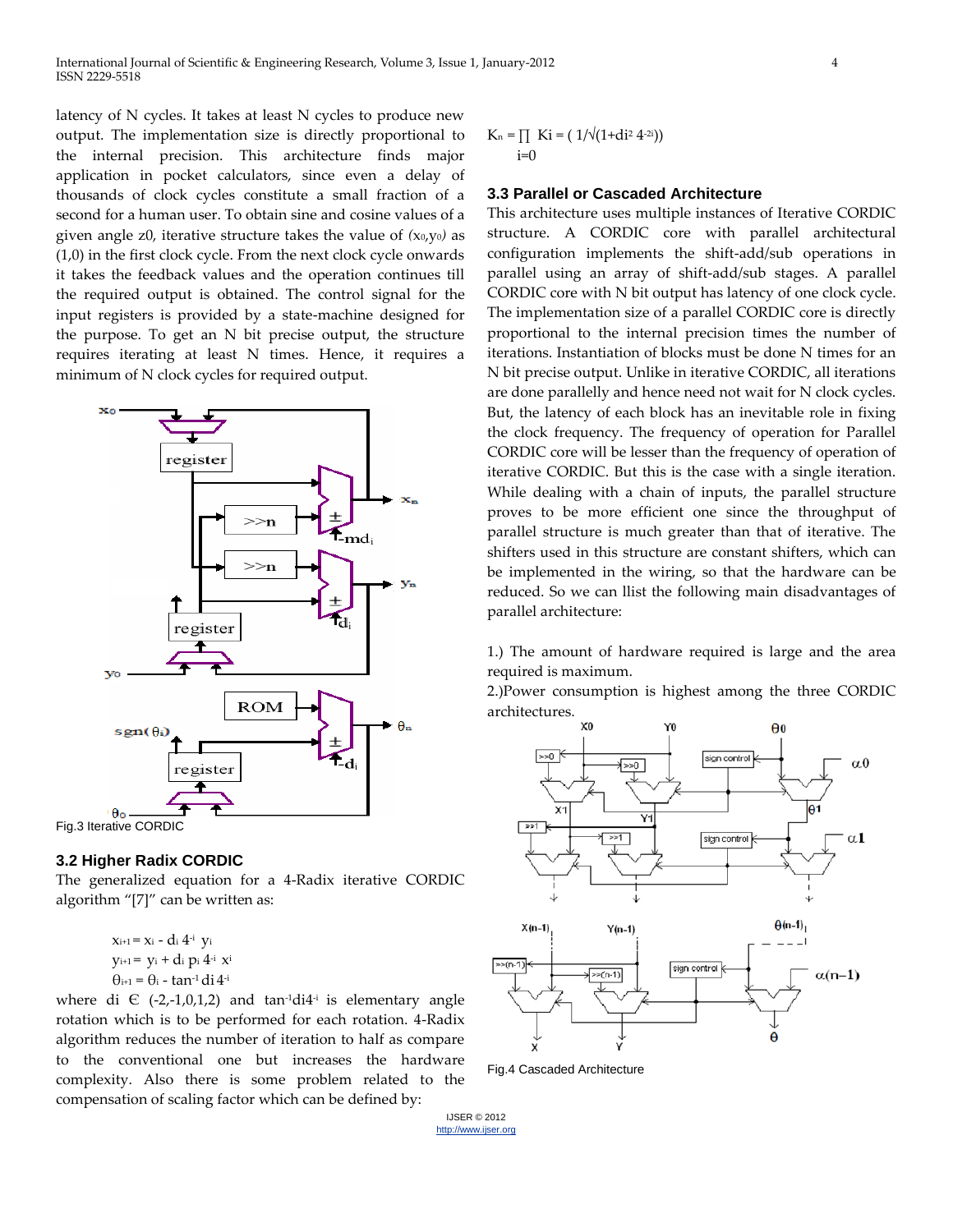#### **3.4 Pipelined Architecture**

Pipelined architecture uses a structure similar to that of a Parallel CORDIC. It uses pipeline registers in between each iteration phase as shown in Fig.5 "[4]" Pipelined CORDIC proves to be advantageous with continuous input values. For an N bit data CORDIC core, N stage pipeline can give maximum result. The first output of an N-stage pipelined CORDIC core is obtained after N clock cycles. Thereafter, outputs will be generated during every clock cycle. The advantage of pipelined CORDIC core over parallel and iterative CORDIC cores is its frequency of operation which is much higher when compared to the latter two structures. Pipeline realizes same throughput as that of parallel core with improved frequency of operation. This feature of pipelined structure makes it the best possible option for high frequency satellite communication and other communication systems. A drawback of pipelined structure is the increase in area introduced by the registers. Hence, there is a trade-off between parallel and pipelined cores based on frequency and area. Following are the main advantages of using pipelined architecture:-

1.) FPGA implementation is easy, as registers are already available, thus requiring no extra hardware.

2.) Number of iterations after which the system gives accurate result can be modelled, considering clock frequency of the system.

3.) When operating at greater clock period power consumption in later stages reduces due to lesser switching activity in each clock period.



Fig.5 Pipelined Architecture

# **4 FPGA IMPLEMENTATION AND SIMULATION RESULTS**

The hardware architecture has been synthesized using Xilinx ISE 8.2i and mapped onto Xilinx XC2s200E-pq 208-5 device. This is a low end FPGA with a small number of logic gates. FPGA implementation details are given in the table 1 Table1

| i avic i                |  |
|-------------------------|--|
| rica Hillization Summar |  |

| Device Utilization Summary |             |               |           |  |
|----------------------------|-------------|---------------|-----------|--|
| Total                      | No. Of LUTs | No. Of Slices | Frequency |  |
| Gate                       |             |               |           |  |
| count                      |             |               | (MHz)     |  |
| for                        |             |               |           |  |
| design                     |             |               |           |  |
|                            |             |               |           |  |
| 3933                       | 389         | 207           | 62.35     |  |
|                            |             |               |           |  |

The simulations results and dataflow model are confirmed to ModelSim are given below.



Fig.6. Simulation results





## **5 CONCLUSIONS**

The FPGA implementation confirms to CORDIC operation with optimized scheme of slice -delay product for area efficient design.

## **6 REFERENCES**

IJSER © 2012 http://www.ijser.org